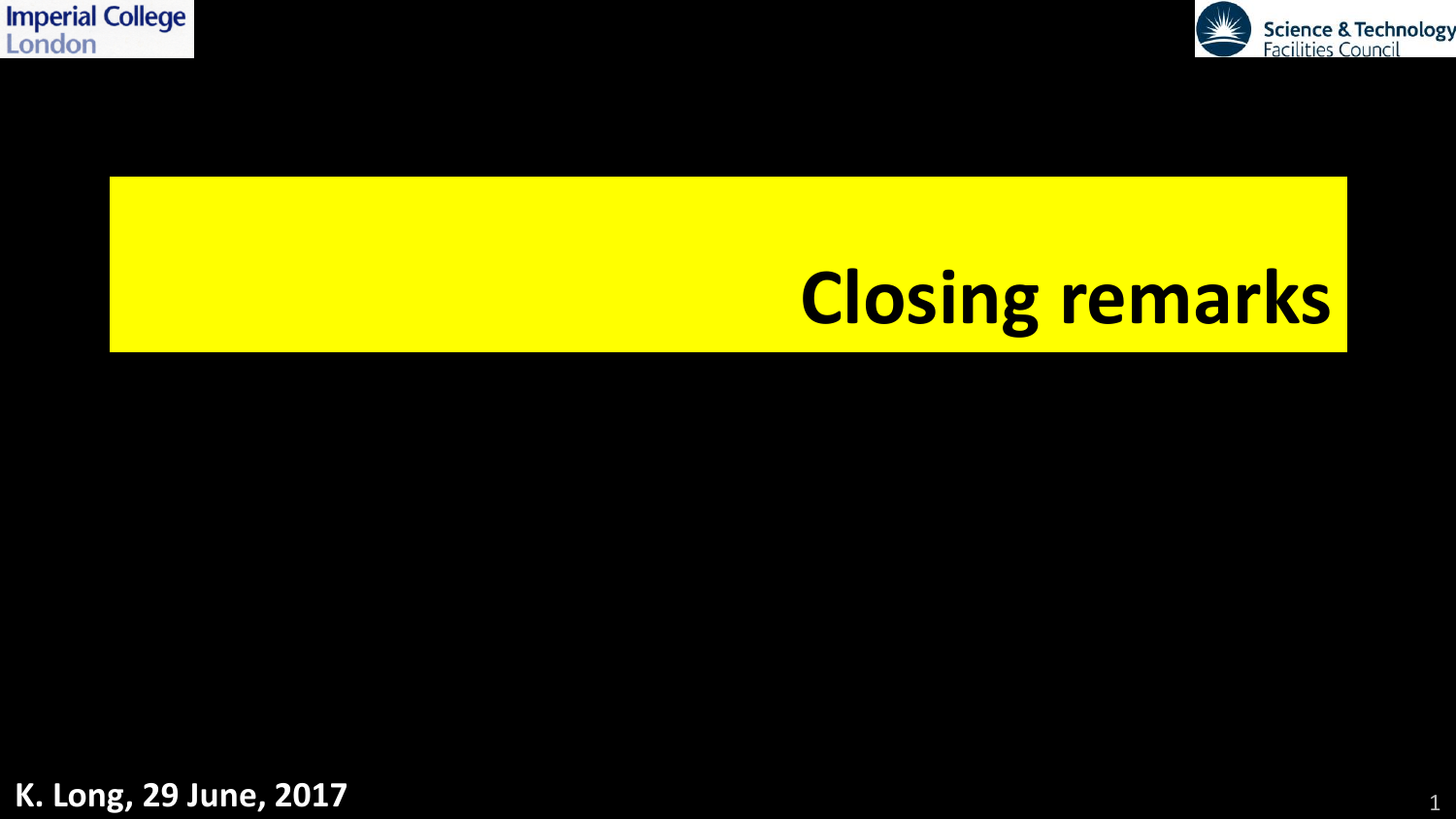



### **CM48**

#### • **Excellent progress:**

- **Demo paper published:**
	- **Focus now on pulication of data**
- **Attention to detail in reconstruction/analysis impressive:**
	- **E.g. track fit, tracker efficiency**
- **Emittance measurement and scattering measurement "on the way"**
- **Emittance evolution/cooling:**
	- **On the cusp of providing robust evidence of cooling;**
	- **Devil now in the detail, in particular:**
		- **Systematic error vs. correction**

#### • **Issues:**

- **Still some gremlins in reconstruction:**
	- **Track-finding efficiency**
	- **Speed of globals; what is efficiency etc.?**
- **Still unclear to me that "track swimming" is readily done by non-experts:**
	- **Essential for the analysis (apperture definition)**
- **Simulation:**
	- **Beam much better, but still needs some improvement**
	- **Speed no longer an issue, now able to focus on detail**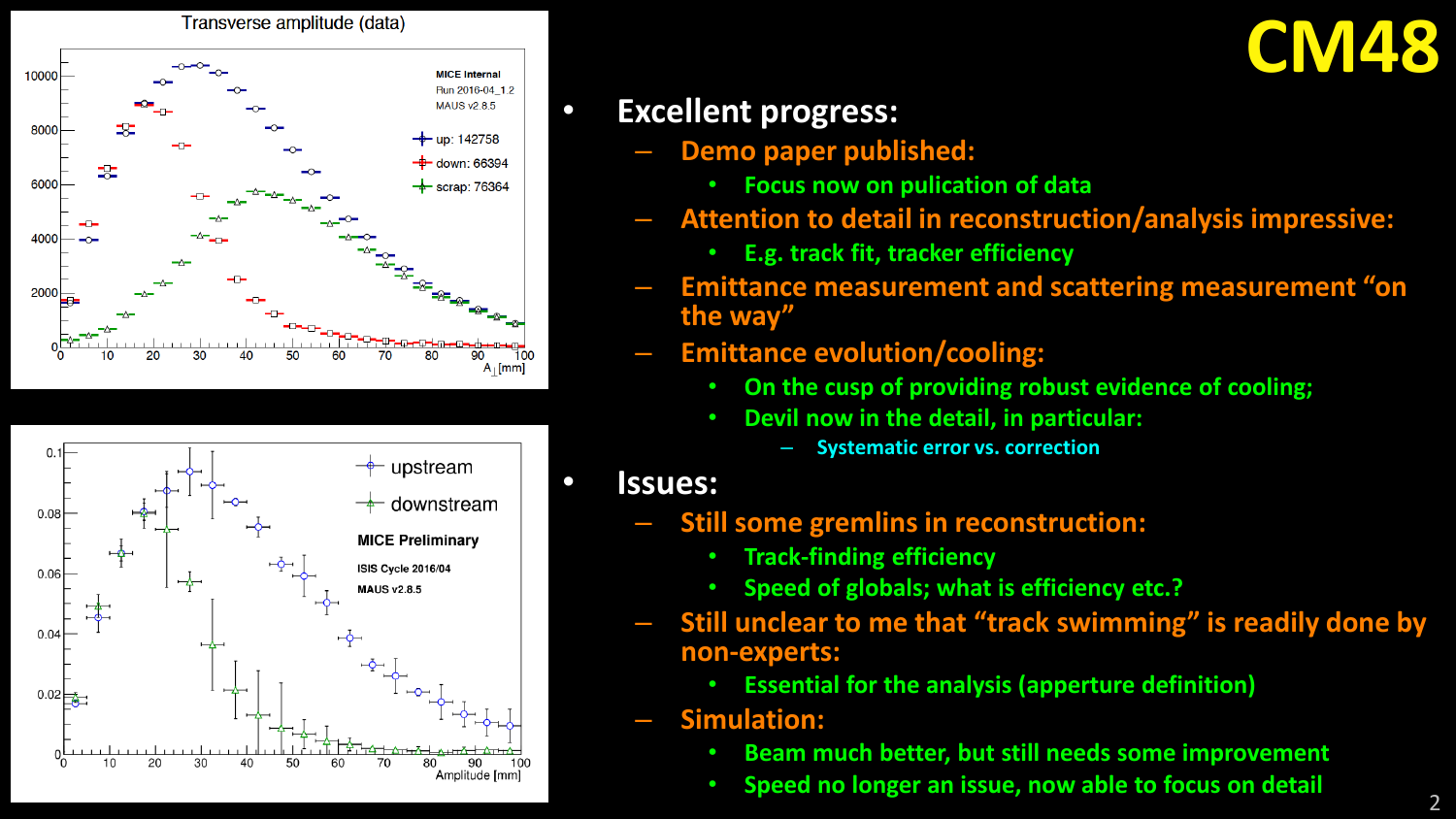

- **Principal (only) construction project:** – **LH2 system**
- **Going well!**
	- **But no slack**
- **Status:**
	- **Refurbished turret installed in FC in Hall**
	- **Connections and leak checking now to come**
- **Goals:**
	- **Initiate 3rd neon liquifaction cycle within the next fortnight**
	- **LH2 liquifaction before the end of July!**



Original turret

The change-over is underway presently

Recondensor turret, by-pass



Changed turret

The pipe in the middle is the by-pass pipe between the hydrogen absorber at 20K and the return pipes at 50K: no freezing possible as contact to cold head is avoided

 $LH2$ 

cold head condensor

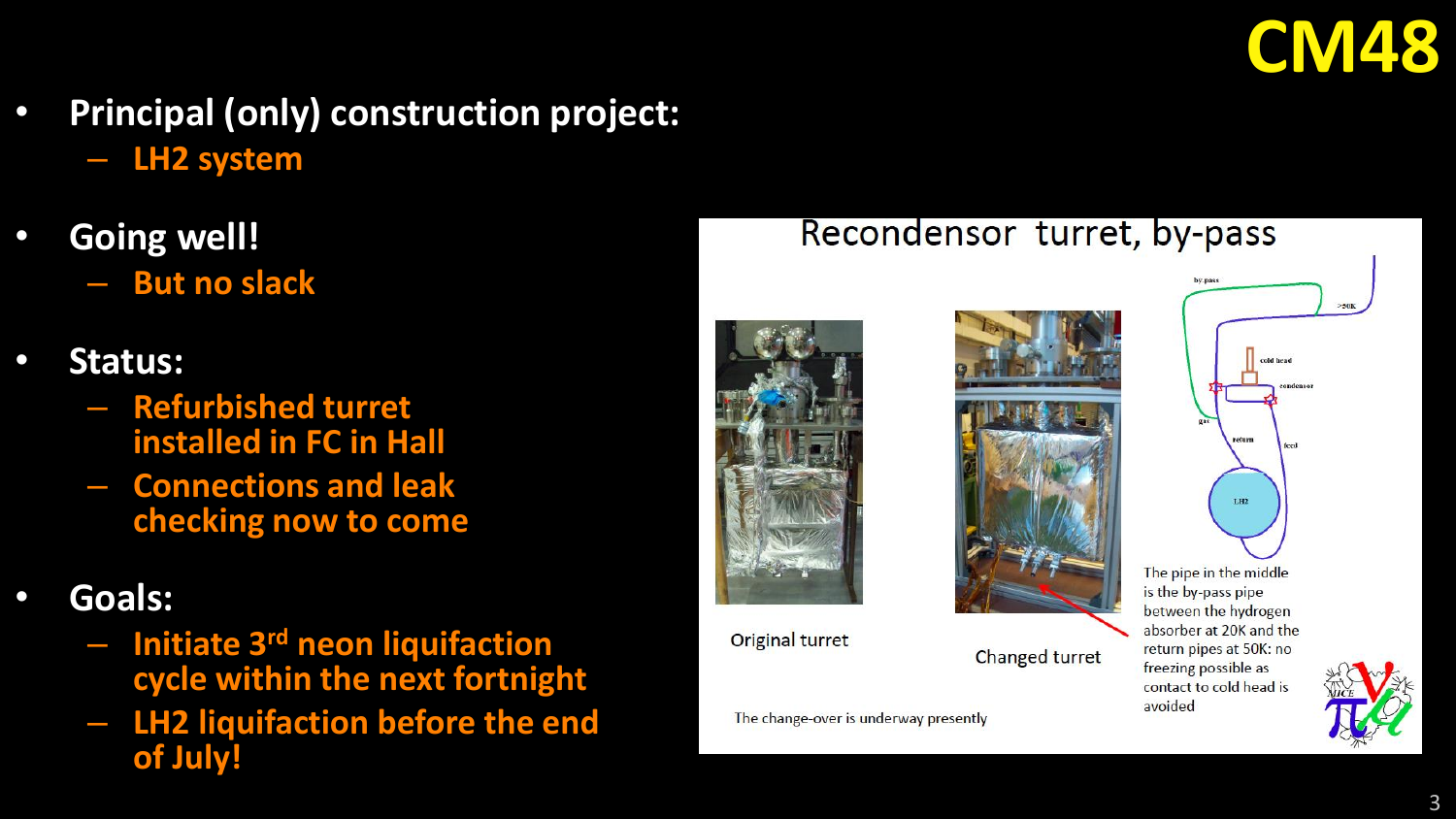## **The programme for summer/autumn 2017**

| <b>ISIS Cycle From</b> |           | l To                | <b>MICE Step IV</b>                                                     |                 |  | 2015/16 | 2016/17<br>2017/18<br>Jan  Feb  Mar  Apr  May  Jun  Jul  Aug  Sep  Oct  Nov  Dec  Jan  Feb  Mar  Apr  May  Jun  Jul  Aug  Sep  Oct  Nov  Dec  Jan  Feb  Mar |  |  |  |  |  |  |  |  |  |  |  |  |  |  |  |        |  |  |  |  |
|------------------------|-----------|---------------------|-------------------------------------------------------------------------|-----------------|--|---------|-------------------------------------------------------------------------------------------------------------------------------------------------------------|--|--|--|--|--|--|--|--|--|--|--|--|--|--|--|--------|--|--|--|--|
|                        |           |                     | <u>Proaramme</u>                                                        | <b>Absorber</b> |  |         |                                                                                                                                                             |  |  |  |  |  |  |  |  |  |  |  |  |  |  |  |        |  |  |  |  |
| 2015/04                |           |                     | 16-Feb-16 25-Mar-16 Field-off scattering                                | Lithium-hydride |  |         |                                                                                                                                                             |  |  |  |  |  |  |  |  |  |  |  |  |  |  |  |        |  |  |  |  |
| 2016/01                |           |                     | 12-Apr-16 20-May-16 $QD/QP$ upgrade                                     | Lithium-hydride |  |         |                                                                                                                                                             |  |  |  |  |  |  |  |  |  |  |  |  |  |  |  |        |  |  |  |  |
| 2016/02                | 28-Jun-16 |                     | 29-Jul-16 Magnetic-channel commissioning                                | Lithium-hydride |  |         |                                                                                                                                                             |  |  |  |  |  |  |  |  |  |  |  |  |  |  |  |        |  |  |  |  |
| 2016/03                |           |                     | 13-Sep-16 28-Oct-16 Field-on scattering                                 | Lithium-hydride |  |         |                                                                                                                                                             |  |  |  |  |  |  |  |  |  |  |  |  |  |  |  | للعامل |  |  |  |  |
| 2016/04                |           |                     | 15-Nov-16 16-Dec-16 Solenoid-mode emittance evolution   Lithium-hydride |                 |  |         |                                                                                                                                                             |  |  |  |  |  |  |  |  |  |  |  |  |  |  |  |        |  |  |  |  |
| 2016/05                |           |                     | 14-Feb-17 31-Mar-17 Flip-mode emittance evollution                      | Lithium-hydride |  |         |                                                                                                                                                             |  |  |  |  |  |  |  |  |  |  |  |  |  |  |  |        |  |  |  |  |
| 2017/01                |           |                     | 02-May-17 02-Jun-17 Emittance evolution/scattering                      | Liquid hydrogen |  |         |                                                                                                                                                             |  |  |  |  |  |  |  |  |  |  |  |  |  |  |  |        |  |  |  |  |
| 2017/02                |           | 11-Jul-17 04-Aug-17 | Cancelled/postponed                                                     |                 |  |         |                                                                                                                                                             |  |  |  |  |  |  |  |  |  |  |  |  |  |  |  |        |  |  |  |  |
|                        |           |                     | 19-Sep-17 27-Oct-17 Emittance evolution/scattering                      | Liquid hydrogen |  |         |                                                                                                                                                             |  |  |  |  |  |  |  |  |  |  |  |  |  |  |  |        |  |  |  |  |
| 2017/03                |           | 14-Nov-17 20-Dec-17 |                                                                         |                 |  |         |                                                                                                                                                             |  |  |  |  |  |  |  |  |  |  |  |  |  |  |  |        |  |  |  |  |



- **By end Aug17:** – **LH2 system, magnets, tracker time pressure!**
- **Coordination critical** – **C. Whyte (PM)**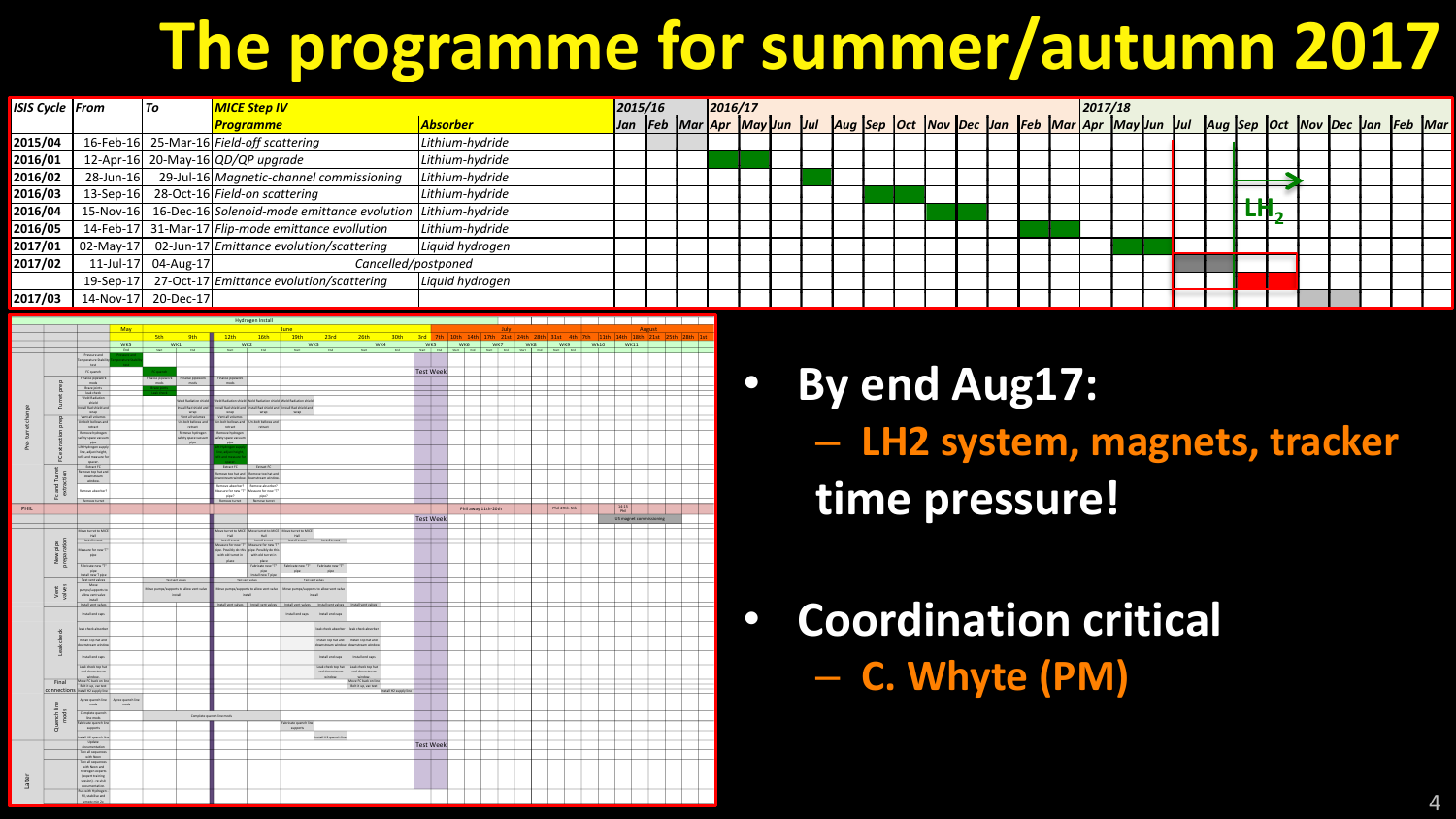# **Running in autumn 2017**

### *Cycle 2017/02: Sep/Oct17:*

- **Data taking for** *full* **LH2 programme the priority**
- **Contingency plans for once LH2 programme complete:**
	- **Operation of M2 (optics better)**
	- **Return to LiH**
	- **Data taking with wedge**

### *Cycle 2017/03: Nov/Dec17 (not yet requested):*

- **Consider when to ask formally to operate in 2017/03:**
	- **Based on success:**
		- **LH2 data (no M2) taken and of high quality;**
		- **M2 test successful;**
		- **Articulate substantial scientific gain from one additional cycle**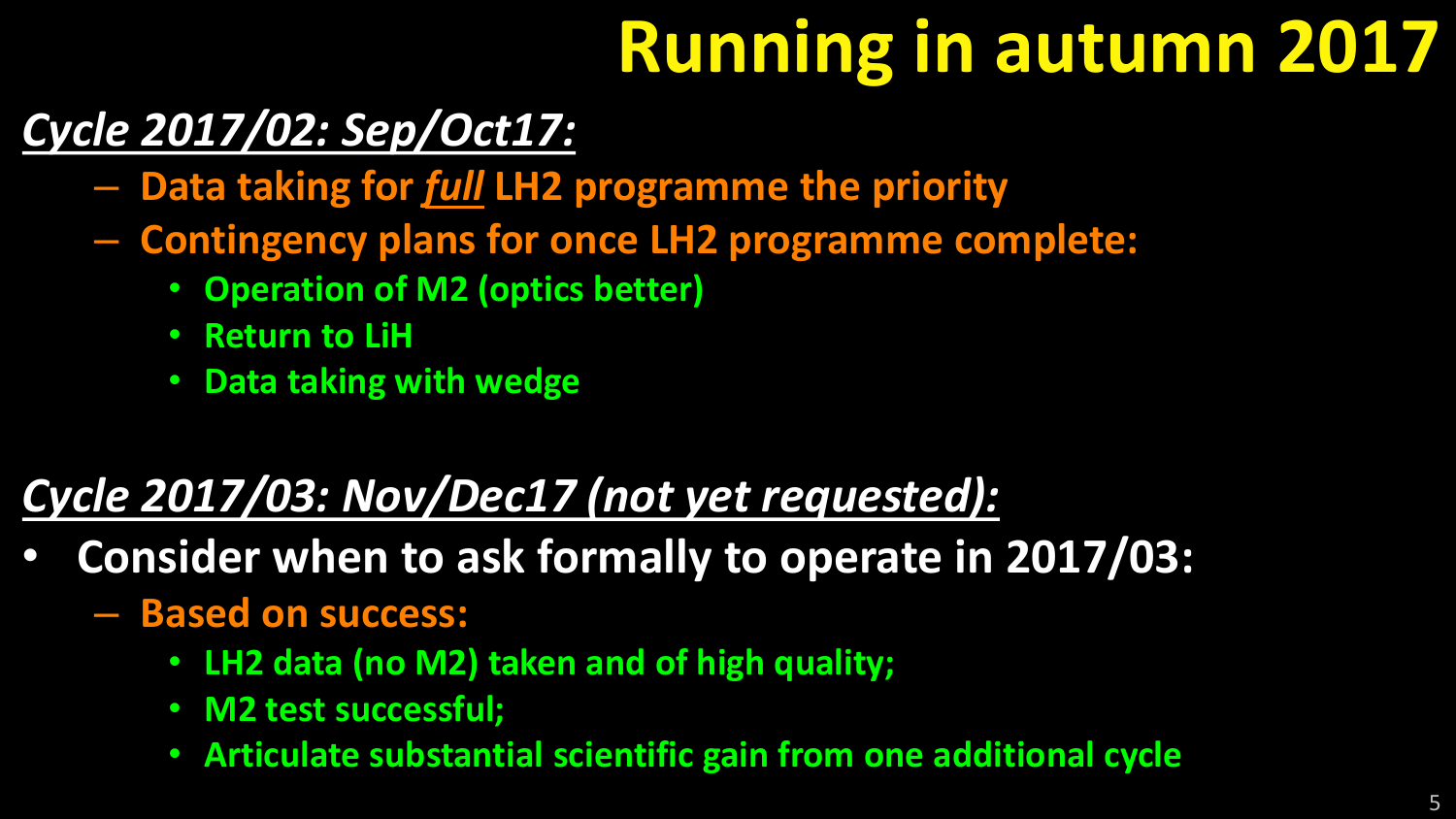# **Cooling demonstration**

- **Excellent discussions in light of contribution of Alexandre Zaitsev's contribution!**
- **Need to consider the way forward in broad context:**
	- **What should the ambition for a muon-accelerator R&D programme be "from 2018 and beyond"?**
		- **In Europe:** 
			- **L. Rivkin (PSI), under a mandate from F. Ianotti: panel to consider future R&D for muon accelerators**
				- » **Chair: N. Pastroni (INFN Commissionne Uno)**
				- » **Will write a report that will be i/p to EU Strategy Update**
- **Cooling demonstration:**
	- **Essential component of muon-accelerator R&D programme**
	- **International support for such a programme;**
		- **Cooling demo – MICE or daughter of MICE – 4D or 6D – at RAL, at Protvino …**
		- **Role of other laboratories … in Europe (CERN), elsewhere …**
- **Near-term front-rank scientific programme:**
	- **nuSTORM**
		- **Engage with CERN PBC study!**
			- **Email/invitation to come over the summer**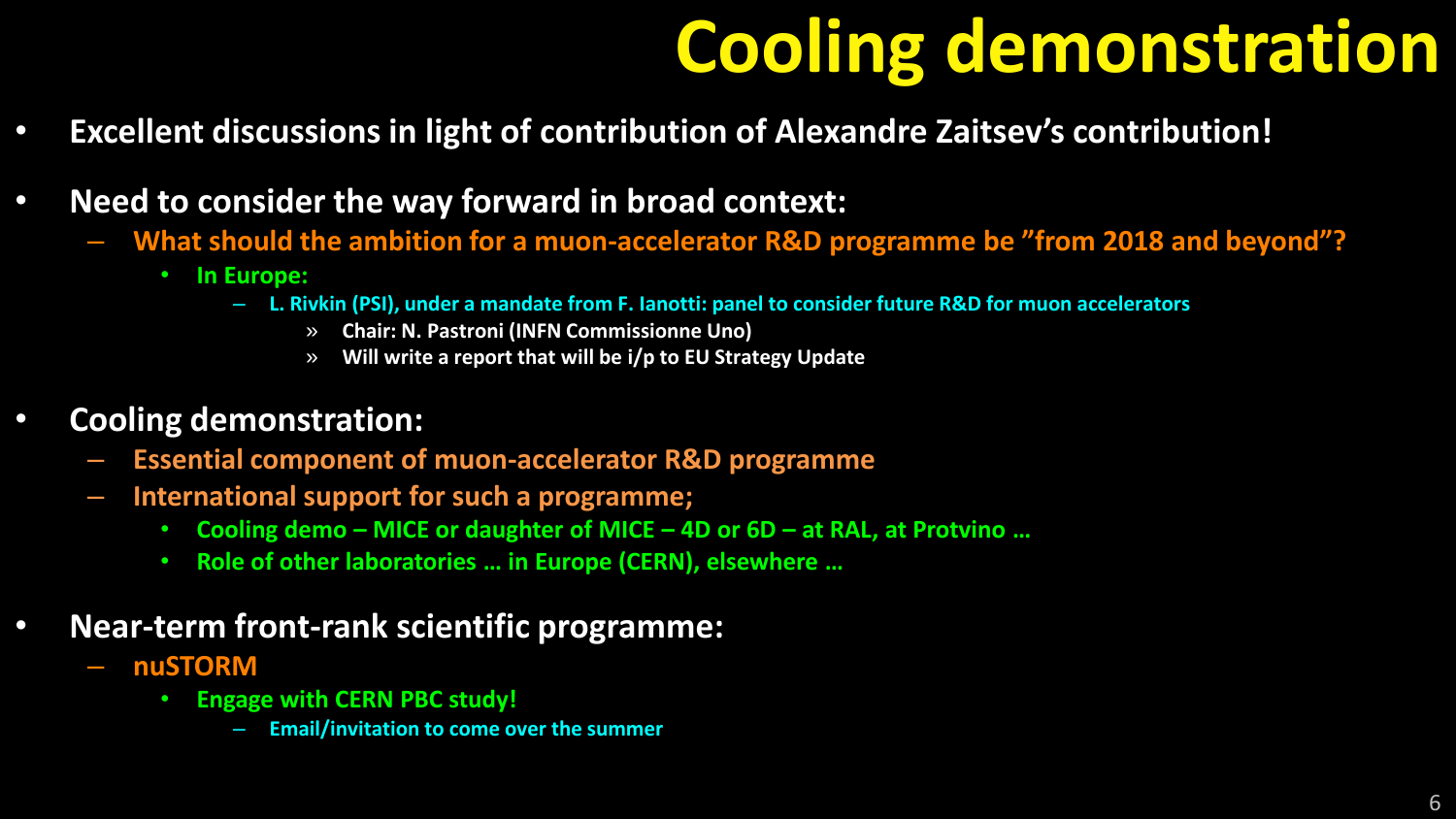# **Future meetings**

• **Collaboration meetings:**

– **2017:**

• **CM49 2nd to 4 th October 2017 (RAL)**

– **2018:**

- **Week of: 26th February 2nd March 2018**
- **Week of: 26th June to 29th June 2018**
- **8 th October to 12th Octiber 2018**
- **Next Video Conferences:**
	- **3 rd August 2017**
	- **7 th September 2017** <sup>7</sup>